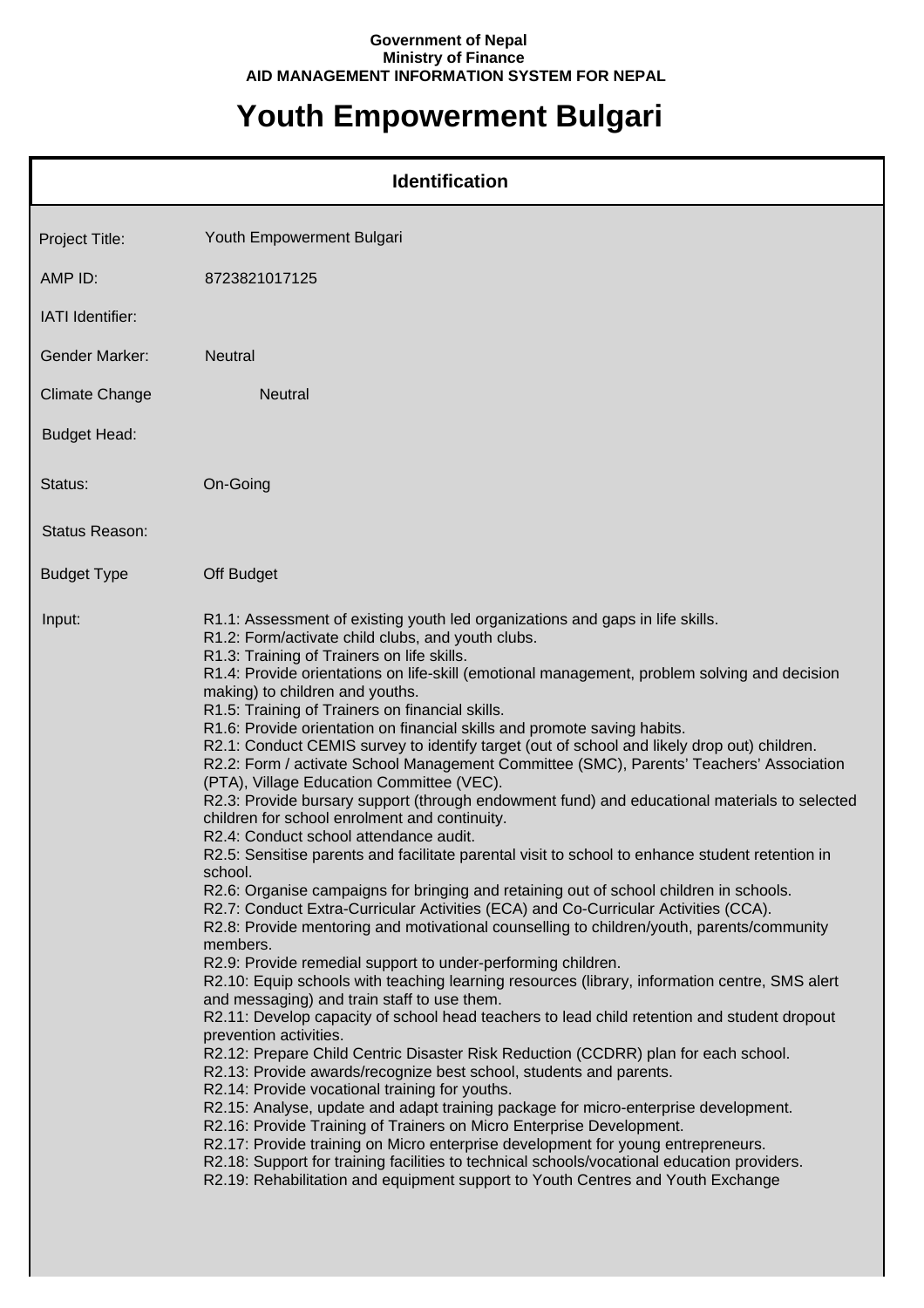Forum (YEF)

R3.1: Formation/strengthen cooperatives for management of revolving fund to support establishment of micro-enterprises.

R3.2: Provide start up fund to cooperatives.

R3.3: Link young entrepreneurs to YSEF.

R3.4: Establish linkage of young entrepreneurs with financial institutes and government subsidies.

R3.5: Provide support for job placement and self-employment.

R3.6: Provide on the spot business/career counselling.

R3.7: Facilitate mobilization of savings for investment.

R3.8: Provide awards/recognize best entrepreneur.

R3.9: Facilitate organisation of National Conference of Young Entrepreneurs.

R3.10: Facilitate youth entrepreneurs' participation in Annual Micro Entrepreneurs Festival,

R3.11: Coordinate organisation of 'Made in Nepal Competition' for showcasing products of micro-enterprises.

R3.12: Promote utilisation of social networks (Facebook, Twitters) by youth entrepreneurs for their products.

R3.13: Establish toll free line for market information.

R3.14: Conduct annual assessment to track income invested on child well-being.

R3.15: Coordination and collaboration with private sector

§ Conduct baseline survey.

§ Kick offs, review meetings.

§ Market assessment for vocational training and micro-enterprises.

§ Conduct mid line and end line evaluation surveys.

§ Advocacy activities for transparency (Social Audit) and dissemination (Media Partnership).

§ Monitoring, Evaluation, Accountability and Learning (MEAL) implementations.

§ Field visit by Bulgari team.

§ TA support from SC Italy.

§ Capacity building for SC and partner staff.

§ Coordination and collaboration with Government line agencies and service providers.

§ Visibility materials (bags, T-shirts, caps, stationeries etc.) production.

§ Facilitate participation of selected students' in national conference of young entrepreneurs.

§ Organise exchange/exposure visits to enhance shared learning of children/youths and young entrepreneurs.

§ Program Learning Group Meeting.

§ Produce Bulletin to highlight success and lessons learned.

§ Operational research

Output: Personal development: Youth are aware of their strengths and are able to take responsible decision about their lives.

Education and training:

Children (drop-out and likely school drop-outs) and youths have gained academic and technical skills to succeed.

Economic empowerment: Children and families of target youths improve livelihood and wellbeing through enhanced employability/self-employment.

Outcome: To augment inclusive and sustainable society by enhancing life success of children and youths of Nepal

Impact:

 • The youth employment and micro-entrepreneurship engagement has increased to 85.85% after receiving VT and ME training from the project, compared to the baseline (15.02%). The engaged youths are earning NPR 97,380 (EURO 749) annually in an average and are investing 33% of their earning for their children's education, health and nutrition annually.

 • The project's technical support to develop education related policies to the local government, education support to schools and vulnerable beneficiaries has supported to increase the secondary level education completion rate from 23.16% to 93.36% in the project areas. The secondary school completion rate of girls is 94.22% and boys is 93.66%.

• The life skills and financial skill orientations helped youths to acquire different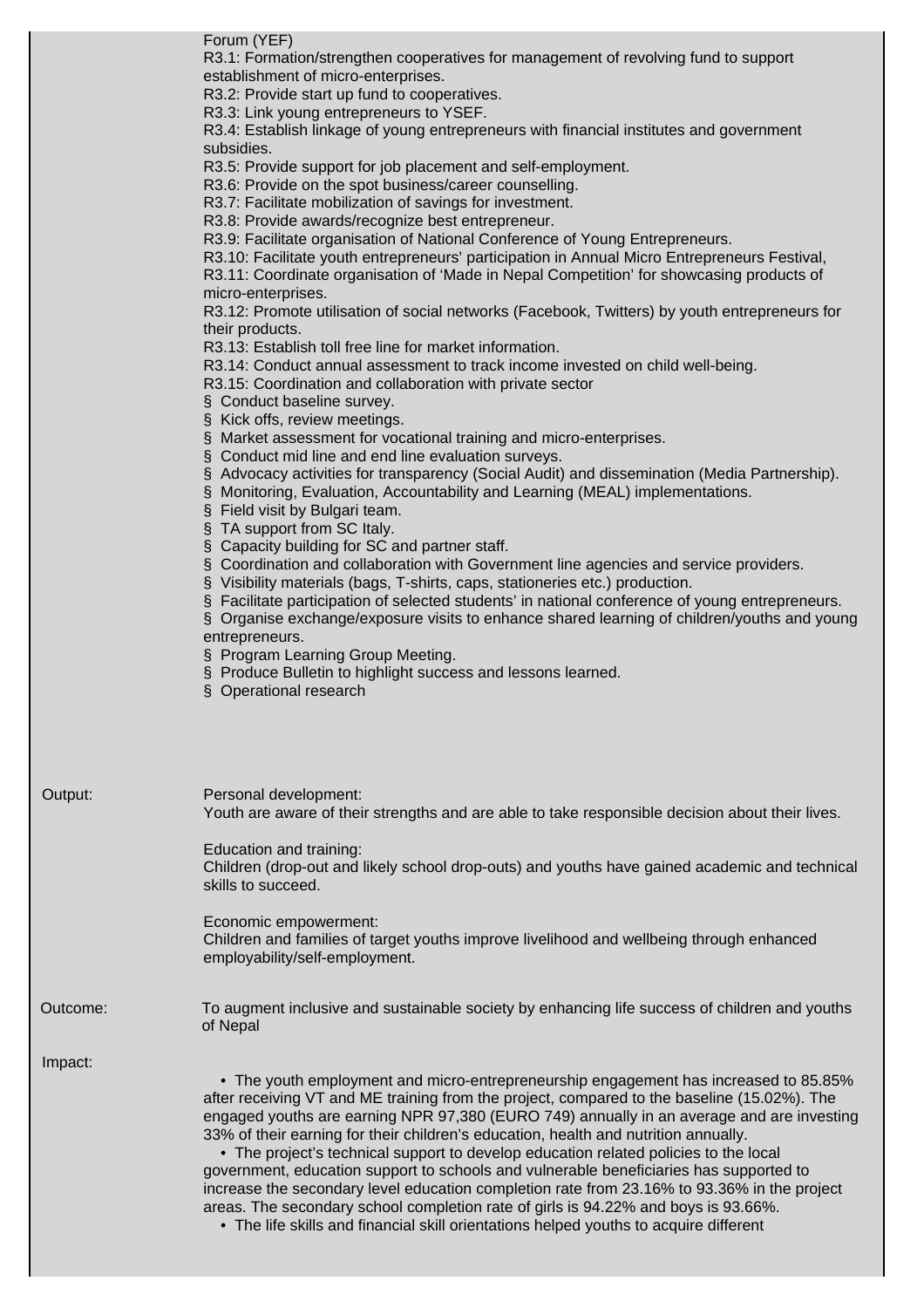knowledge necessary for their daily life which increased the number of people with personal development, particularly emotional management, problem solving and decision making from 2.358% to 92.29% within five years of the project. There were 11 contents under life skills such as emotional management, problem solving, decision making, etc. and 3 contents under financial skill such as business management.

 • Youths may find it difficult to choose a suitable career in absence of proper counselling on time. During the baseline, it was found that only 12.04% of youths had positive mentoring and counselling. The annual indicator survey 2020 showed that this percentage increased to 94.11% after engaging youths in positive counselling sessions. Messenger group, social media and cell phone were used to provide counselling to youths during the COVID-19 situation.

 • Bursary support to vulnerable children is key to enrol out of school children in school and support the likely to drop out children continue education in school. The project provided bursary support to 1550 children which has helped them to continue school and achieve formal education. In addition, 149 children received bursary support from the financial institutions, local government and private sector. 98.94% (N: 1681, D: 1699) of children have continued school after receiving bursary support from the project. The project was successful to establish bursary fund in 22 schools and one municipality in collaboration with local government which will sustain the project intervention after the completion of the project.

 • The bursary support is key to enrol drop out children in school and continue likely to drop out of school children. 97.29% (N: 215, D: 221) bursary supported to most deprived out of school children around project areas enrolled and continuing their school.

 • After receiving an orientation on education policy, act, School Improvement Plan (SIP) framework, national curriculum framework 2075, model school concept and attendance audit, 100% (N: 55, D: 55) head teachers have an increased capacity to keep adolescent at school and prevent drop out of those adolescents.

 • 91.68% (N: 584, D: 637) of most deprived youths who received vocational training on different trades like hair cutting, auto mobile mechanics, auto rickshaw operation, beauty parlour, bike repairing, building electrician, cement brick production, computer operator, dalmot (snacks) making, fruit processing, furniture making, shoe making, sweet and snacks, tailoring/ dress making, tile and marvel fitting, hosiery, mason, mobile repairing, plumbing, poultry feed production and welding have started their own business or are employed by others. They are earning NPR 1,15,193 (EURO 8686.1) annually in an average and investing 32% annually for betterment of their children.

 • 80.59% (N: 569, D: 706) of most deprived youths who received 5 days micro-enterprise training with business skills and developed business plan of the trade of their interest have established micro-enterprises and are earning NPR 1,09,479 (EURO 842.1) annually in an average and investing 34% for betterment of their children.

 • 99.22% (N: 637: D: 642) adolescents and youths enrolled in vocational training (VT) have successfully completed the training and are earning daily income. In addition to this, 49 VT graduates who received level 1 training enrolled and completed level II training.

 • The project enrolled 1343 youth (Female: 691, Male: 652) in vocational training (VT) and micro enterprise training. Out of them, 1153 (85.85%) are employed and earning around NPR 1,12,346 (EURO 864.2) annually. 73.81% youths are regularly earning more than NPR 72,000 (EURO 553.8) per year from their job, business, enterprise etc. The percentage of youths who are earning at least NPR 72,000 is lower than the target due to COVID-19 situation.

 • Out of 925 youths, 535 (57.84%) employed/ self-employed youths are investing at least 30% of their additional income on their children and families for the betterment of their children education, health and nutrition.

 • The project was able to create 712 new enterprise throughout the project period. 1343 youths who received micro-enterprise and vocational training were engaged in this enterprise.

 • A total of 894 children (Girl: 477, Boy: 417) in the project areas received additional support of total amount NPR 1,993,096 (EURO 15,331.5) as an emergency support for food, medical, education materials, clothing etc. from the Child Endowment Fund (CEF) established in 18 cooperatives.

 • The project has technically and financially supported local governments to develop and print many policies, act, directory etc. for the betterment of education and livelihood status of project areas. Few are mentioned below:

Education policy in 8 local government (Municipality/Rural Municipality (M/RM) in project working districts.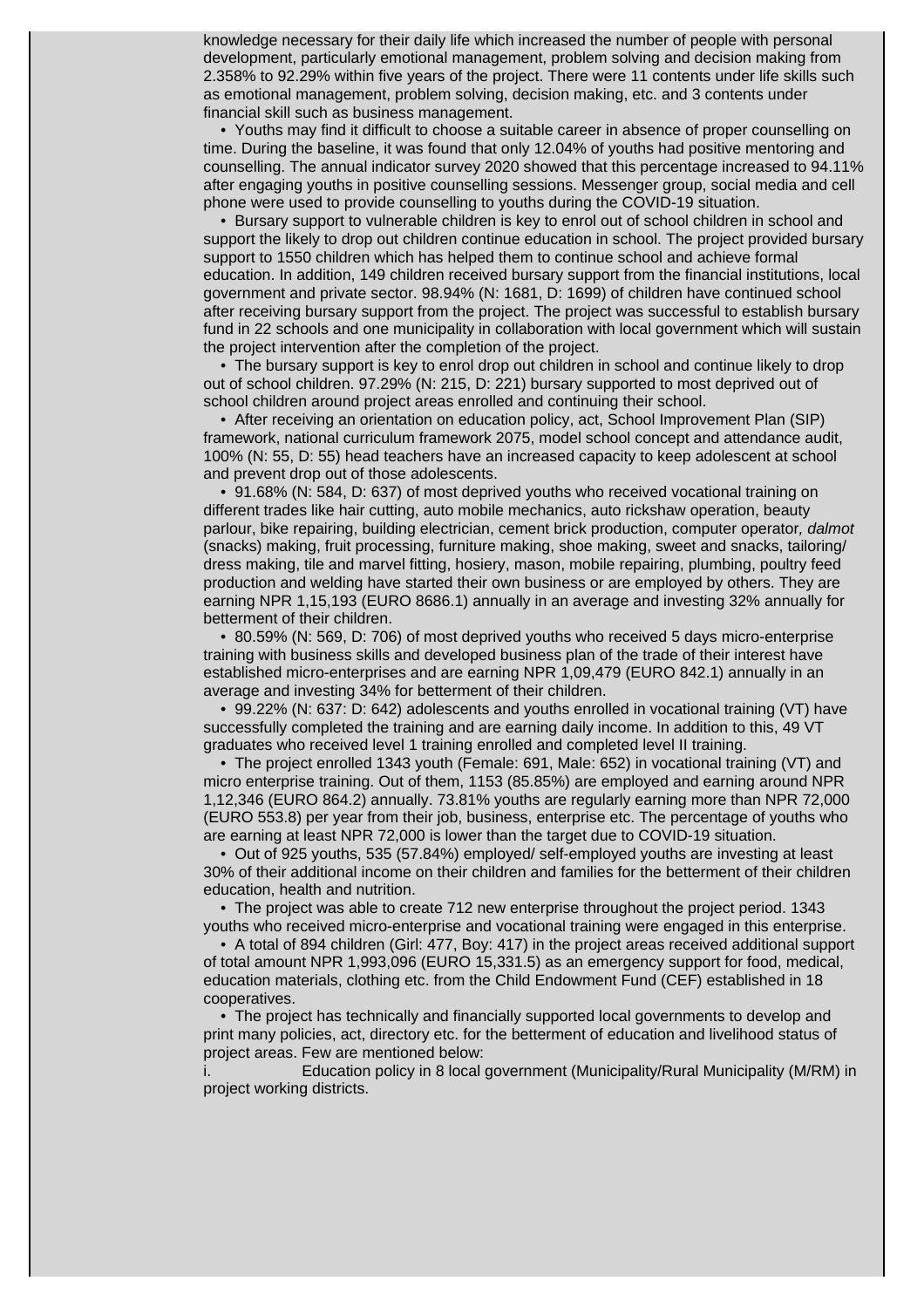ii. Education Act, Education Procedure in Banke Sub Metropolitan City.

iii. Five year's (2075-2080) micro enterprise development strategic plan in Chaurpati Rural Municipality, Achham.

iv. COVID-19 food security, livelihood plan in Chaurpati RM, Achham and Gurans RM, Dailekh

v. COVID-19 preparedness and response plan of education in Achham and Banke

vi. Five-year Livelihood strategy Plan in Badimalika Municipality, Bajura

vii. Youth Policy in all 3-local government (Municipality / Rural Municipality) in Bajura and Kalikot district and Youth Profile in Kalikot district.

viii. Organize employment fair at Gurans RM Dailekh and Chaurpati RM Achham

 • The budget allocation by municipality/rural municipality in income generation for youth increased from the range of 0-1% to 8% after the advocacy, collaboration, policy formation and partnership with local government of project areas for the effective implementation of policy developed by the technical support of the project. The local governments of the project areas allocated 8%, i.e. NPR 1,436,516,658 (EURO 11,050,128) for youth employment and spent 87.77% of allocated budget. Likewise, the local government provided 1.24% (NPR 17,844,403/ EURO 137,264.6) as match for youth employment and NPR 9,514,000 (EURO 73,184.6) for education activities. The partnership module helped to sustain project activities and increase ownership of the local government. They are increasing their investment on education and income generation activities.

 • The project's strong advocacy, facilitation and good coordination with local government has helped to ensure proper utilization of revolving fund in cooperative. Vulnerable youths had an opportunity to access loan from the 18 cooperatives. Youths mobilized NPR 16,507,400 (EURO 1,26,980) as loan to start and improve their business. The loan recovery rate is also good (95.38%).

 • A conditional cash/ kind transfer support was provided to 337 (Female 187, Male 150) Vocational Trainee and Micro enterprises beneficiaries in 2020 to establish new business, reopen closed business or expand business which were affected due to COVID-19.

· The project supported 11 Youth Information Centers (YIC) were engaged in raising awareness about COVID-19 and disseminated information about directives of the government, disseminated posters and held public announcements using loudspeakers. The YIC received NPR. 1,489,000 (EURO 11,453) support from the rural/ municipality and Malika Bikash organization (NGO) for management of Youth Information Centers. As part of sustainability, YICs were linked with municipalities for further support and fund.

 • Schools around project areas have adapted attendance audit and applied in all grade. Schools are encouraging students, teachers, guardians and mother's group by providing appreciation letter for high attendance and discipline of students, responsible guardian, best mother group, best teacher etc.

 • The project reached 57,487 (Girl: 30,227, Boy: 27,260) children and 58,387 (Female: 23,792, Male: 34,595) adults directly in entire project period. Similarly, 87,543 (Girl: 43525, Boy: 44018) children and 85,024 (Female: 36,636, Male: 48388) adults were indirectly.

The project carried out sustainability assessment in five working districts based on sustainability assessment guideline developed by the Tufts University of key intervention provided to organization/ institution and individuals (Vocational Trainee/ Micro Entrepreneur (VT/ME), Youth information Center (YIC) and bursary supported children. The findings of the assessment were shared with program and local government team to improve the initiative and prepare action plan to support the needy respondents. The following findings were observed in the organization and individual against four categories 'Sustain Resources, Capacity, Motivation and Linkages' to determine whether they were in good, average or poor condition:

Ø 82% ME/VT were in "Good" status followed by 17% in "Average" and 1% in "poor". Ø 91% bursary supported children were in "Good" status followed by 9% in "Average". No children were in poor category.

Ø 91% YIC were in "Good" status followed by 9% in "Average". No centers were in poor category.

Based on the results of the sustainability assessment, needy ME/VT, bursary supported children and YIC were further supported in the costed extension period. Those individuals and organization were linked with government so they could receive subsidy and other support, which contributed to sustainability of the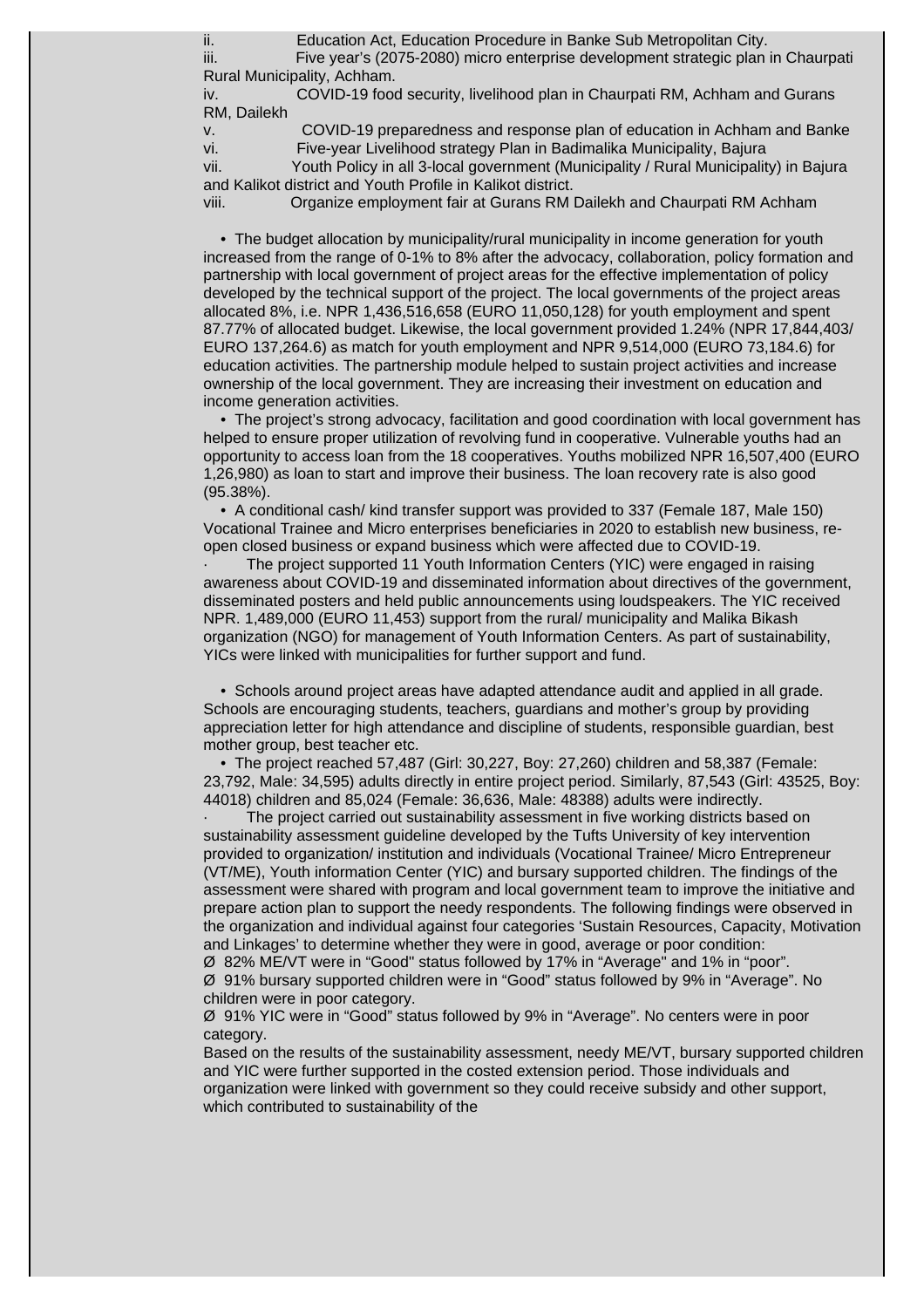supports.

A study on "Understanding and practice about child marriage among youth who participated life skill" was carried out in May 2021 to observe the understanding and practice about child marriage among youth who received life skill and financial skill training. The study showed that the intervention played a vital role to reduce child marriage in project working community.

The final evaluation recommended to expand the Youth Information Centres and furnish them with adolescent friendly resource materials. Thus, five new YICs were established in five project districts in collaboration with the municipality, Nepal Jaycees, youth club, youth network and schools. The main purpose was to provide necessary youth related information for the youths in the project area. The project provided desktop computer, book rack, printer, furniture, solar panel, and stationary materials to strengthen the centre. Municipality office of respective district have committed to support the YIC for staffing, space, internet, electricity, and furniture which contributes to the sustainability of YICs. All youth information centres are now affiliated to the municipalities so they will be eligible to receive available subsidies from the municipality.

As part of the sustainability strategy, the project was successful to establish bursary fund of amount NPR. 4,101,000.00 (EURO: 31,546.2) in 36 schools and two municipalities in collaboration with school, ward offices, and the local government. The Project contributed NPR. 1,800,000.00 (EURO: 13,846.2) (44%), school contributed NPR. 1,206,000.00 (EURO: 9,276.92) (29%), the municipality contributed NPR. 985,000.00 (EURO: 7,576.92) (24%) and a head teacher from Nepalgunj Sub-Metropolitan city of Banke and Triveni Rural Municipality of Bajura contributed NPR. 110,000.00 (EURO: 846.15) (3%) respectively to the bursary fund.

As part of the sustainability strategy, a total of 66 (Female: 49 and Male: 17) vocational trainees received skill boost training on tailoring, poultry farming, beauty parlour, vegetable farming and building electrician. The upgraded skill will support them to start or improve their business and enhance income.

With the technical support and facilitation of the YEB project, Bannigadhi Jayagadh Rural Municipality of Achham prepared a ten-year Village Education Plan. This plan incorporates many educational activities of the YEB project like bursary support, remedial support, attendance of children, etc. Badimalika Municipality of Bajura and Nepalgunj Sub-Metropolitan City have also reviewed and updated their Education policy and Livelihood strategy Plan.

Chaurpati Rural Municipality and Bannigadhi Jayagadh Rural Municipality of Achham collaborated with the project and mobilized NPR. 1,274,000.00 (EURO: 9800) for effective implementation of education and income generation related activities in 2021. In the same way, Naraharinath YIC of Kalikot received Rs. 250,000.00 (EURO: 1923.07) from Naraharinath Municipality to conduct basic computer training for marginalized and unemployed youths.

As a part of the costed extension strategy, the YEB project supported cash or kind support of NPR. 10,000.00-15,000.00 (EURO: 76.92-115.38) to 98 Micro Entrepreneurs (Female: 55 and Male: 43), 109 Vocational Trainee (Female: 43 and Male: 66) and 75 parents (Female: 54 and Male: 21) of bursary supported children who were impacted by COVID-19. The support aimed to help them continue or expand their business so that they could invest their earnings for the wellbeing of their children.

As a part of the sustainability strategy, a 11-member (Female: 4 and Male: 7) Youth Parliament was formed in *Chaurpati* Rural Municipality of Achham. The main objective was to establish a strong network of youth at RM level. Likewise, model youth parliament was practiced at Youth Parliament of Bannigadhi Jayagdh Rural Municipality, Achham in March 2021.

As a part of the sustainability strategy, 45 (Female: 25 and Male: 20) youths' entrepreneurs have registered their business in municipality/ Cottage and Small Industry Development Committee (CSIDC). Out of 45, 11 (Female: 4 and Male: 7) youth entrepreneurs have also insured their business. Likewise, 20 (Female: 17, Male :3) youths/ business (ME/VT) of Achham and Bajura received subsidy from the municipality and CSIDC. They received subsidies for tailoring, poultry farm, goat farming, fresh house, poultry feed factory and bakery factory expansion.

· To capacitate and sustain the service of cooperatives, the YEB project organized cooperative training and review meeting on 3-5th March 2021 for 18 cooperatives of five project districts who are mobilizing the child endowment fund and revolving fund. Before the training, the project hired a cooperative expert to review the function of child endowment fund, revolving fund and overall management of the cooperatives. The expert shared the findings, issues, challenges, and best practices of four sampled cooperative during the meeting. All the 18 cooperatives developed an action plan as per findings and learnings for long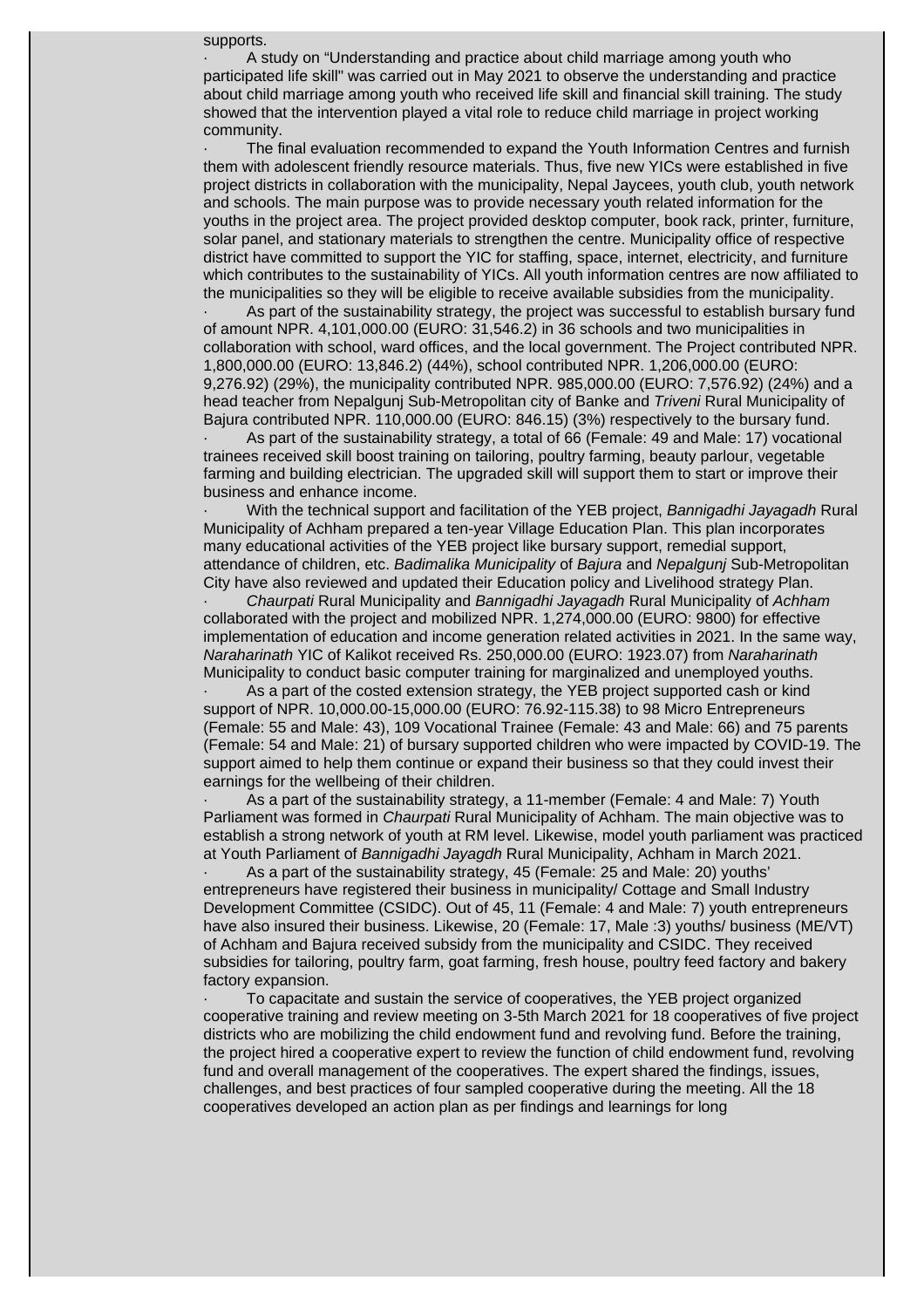term sustainability of the fund.

As a part of sustainability and recommendation of final evaluation, the YEB project developed 92 life skill and financial skill trainer (Female: 50 and Male: 42). The trained human resources were mobilized to facilitate school level and community level life skill and financial skill training, including for the participants from YICs, youth club, youth network and cooperative. These human resources will help to sustain the intervention when the project ends as they can be mobilized as resource persons for trainings in the future by other organizations.

As a part of the sustainability strategy, the YEB project provided training of trainers on Micro Enterprise development in February 2021 to 43 participants (Female: 23 and Male: 20) from the cooperative, YICs, youth network and youth clubs from all YEBP districts. It is expected that these participants will be able to provide regular training and counselling to other youths in the community after project ends, which will ultimately contribute to sustainability of the project intervention.

· The project organized a five-day digital skill training to the head teachers in March 2021. 54 headteachers (Female: 4, Male: 50) of the project area participated in the training which aimed to help them conduct teaching-learning activities during the COVID-19 pandemic. The training covered contents like Google tools and drive, managing virtual classrooms/ online teaching learning, digital library, E-portfolio and assessment including safeguarding risks and mitigation strategy.

As per the recommendation of final evaluation to increase child club and youth club led initiatives for awareness raising, a total of 59 child club with 975 children (Girl: 487, Boys: 488) and 55 youth club with 642 youth (Female: 261 Male: 381) received an orientation on the role and responsibility of the child/ youth clubs. They received sport and stationary material to conduct ECA/CCA activities at community and school level. After the orientation and support, the child clubs and youth clubs organized awareness raising activities on COVID-19 prevention and advocated with municipality on their issue and continuing teaching learning activities in the time of pandemic.

A messenger group was created among youth entrepreneurs, municipality, and project team. Regular exchange sharing meeting was organized in all five project working districts to discuss on challenges, best business strategies and government provisions/ subsidies in the time of pandemic. Youths learned about marketing strategy and received counseling and motivation to improve their business and income.

Treasury Type:

Humanitarian AId: No

|                                       |            | <b>Planning</b> |
|---------------------------------------|------------|-----------------|
| Date of Agreement                     | 2016-01-01 |                 |
| Date of effectiveness 2016-01-01      |            |                 |
| Proposed Start Date 2016-01-01        |            |                 |
| <b>Actual Start Date</b>              | 2016-01-01 |                 |
| Planned Completion 2020-12-31<br>Date |            |                 |

| Location |            |  |
|----------|------------|--|
| Location | Percentage |  |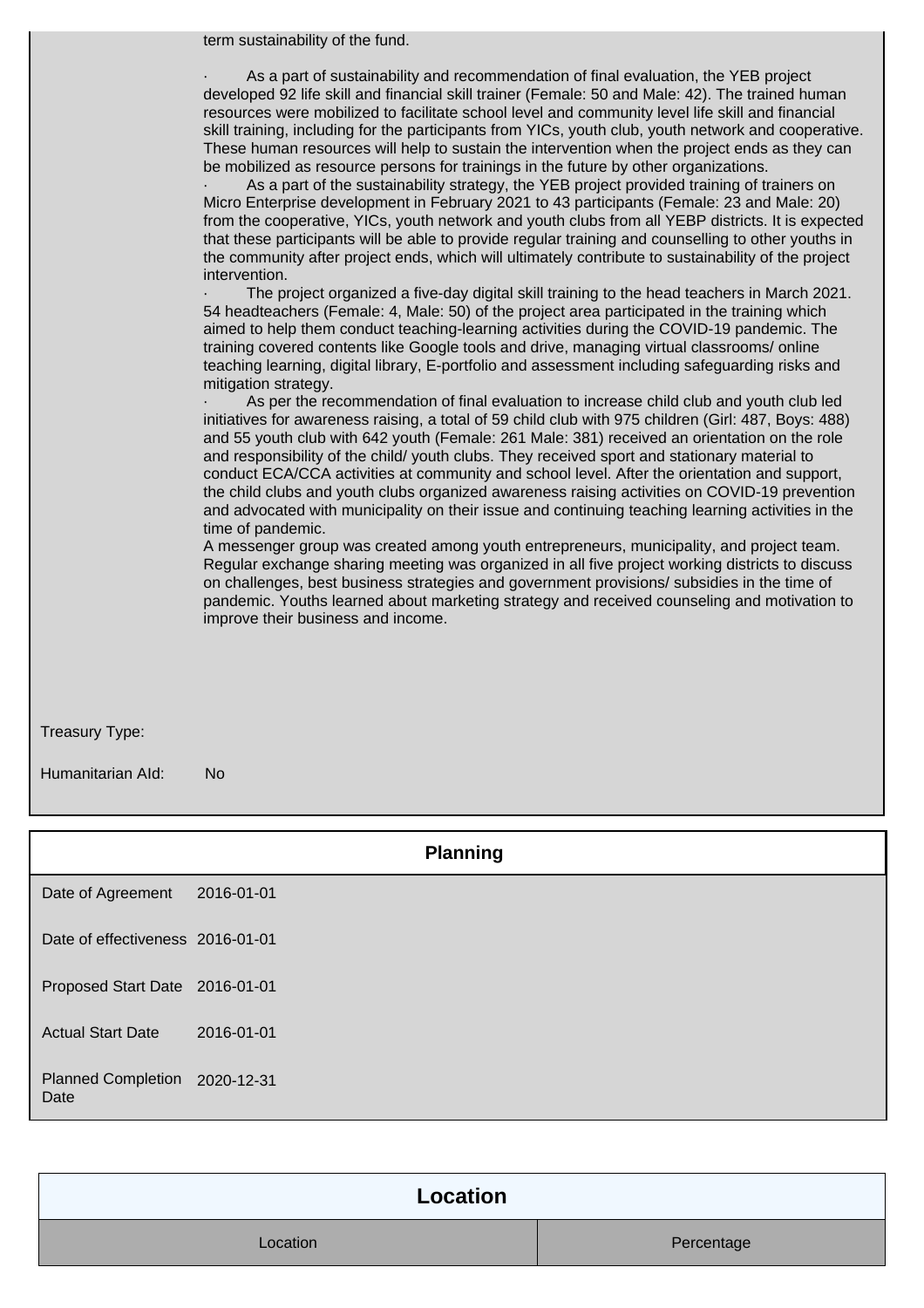| Location     | Percentage |
|--------------|------------|
| <b>NEPAL</b> | 100.0%     |

| <b>National Plan</b>                                                                  |            |
|---------------------------------------------------------------------------------------|------------|
| Program                                                                               | Percentage |
| [Human Rights] [Good Governance and Human Rights] [National Development Plan<br>(NDP) | 100.0%     |

| <b>Sector</b>                            |            |
|------------------------------------------|------------|
| Sector                                   | Percentage |
| Nepal Sector Classification LIVELIHOOD 0 | 100.0%     |

| <b>Implementing/Executing Agency</b>               |        |  |
|----------------------------------------------------|--------|--|
| <b>Implementing Agency</b>                         |        |  |
| <b>NGOs</b>                                        | 0.0%   |  |
| <b>Executing Agency</b>                            |        |  |
| Save the Children                                  | 100.0% |  |
| Responsible Organization                           |        |  |
| Ministry of Labour, Employment and Social Security | 0.0%   |  |
| Donor                                              |        |  |
| European Union                                     | 0.0%   |  |
| Save the Children                                  | 0.0%   |  |

| <b>Funding</b>                     |                       |                    |                               |            |                     |
|------------------------------------|-----------------------|--------------------|-------------------------------|------------|---------------------|
| Transaction<br>Date                | Type of<br>Assistance | Mode of<br>Payment | Post Earthquake<br>Assistance | Commitment | <b>Disbursement</b> |
| <b>European Union</b>              |                       |                    |                               |            |                     |
| <b>UNDISBURSED BALANCE</b><br>null |                       |                    |                               |            |                     |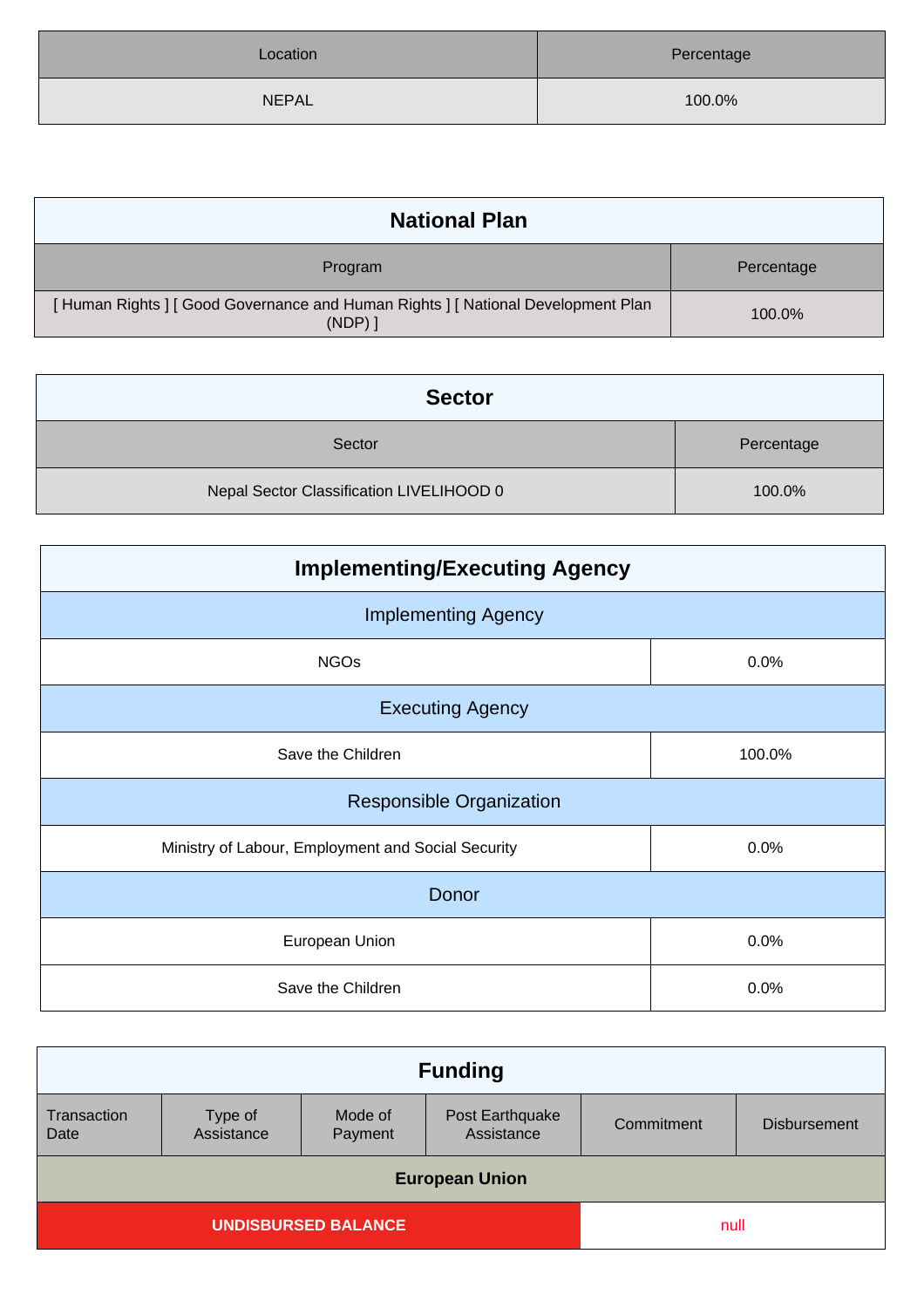| Transaction<br>Date        | Type of<br>Assistance | Mode of<br>Payment     | Post Earthquake<br>Assistance | Commitment | Disbursement |
|----------------------------|-----------------------|------------------------|-------------------------------|------------|--------------|
|                            |                       |                        | <b>Actual</b>                 |            |              |
| 5/14/2020                  | <b>Grant Aid</b>      | Cash                   | No                            | 31,909     | 0            |
| 6/30/2020                  | <b>Grant Aid</b>      | Cash                   | No                            | 10         | 10,832       |
| 1/1/2016                   | <b>Grant Aid</b>      | Cash                   | No                            | 3,306,056  | 0            |
| 6/30/2016                  | <b>Grant Aid</b>      | Cash                   | No                            | 10         | 244,538      |
| 12/31/2016                 | <b>Grant Aid</b>      | Cash                   | No                            | 0          | 381,312      |
| 6/30/2017                  | <b>Grant Aid</b>      | Cash                   | No                            | 10         | 366,870      |
| 12/31/2017                 | <b>Grant Aid</b>      | Cash                   | No                            | 0          | 347,199      |
| 6/30/2018                  | <b>Grant Aid</b>      | Cash                   | No                            | 10         | 410,883      |
| 12/31/2018                 | <b>Grant Aid</b>      | Cash                   | No                            | 0          | 353,584      |
| 6/30/2019                  | <b>Grant Aid</b>      | Cash                   | No                            | Ю          | 302,301      |
| 11/4/2019                  | <b>Grant Aid</b>      | Cash                   | No                            | 103,431    | Ю            |
| 12/31/2019                 | <b>Grant Aid</b>      | Cash                   | No                            | Ю          | 412,621      |
| 6/30/2020                  | <b>Grant Aid</b>      | Cash                   | N <sub>o</sub>                | Ю          | 286,748      |
| 12/31/2020                 | <b>Grant Aid</b>      | Cash                   | N <sub>o</sub>                | 0          | 168,270      |
| 6/30/2021                  | <b>Grant Aid</b>      | Cash                   | No                            | 0          | 156,238      |
|                            |                       | <b>Total</b>           |                               | 3,441,396  | 3,441,396    |
|                            |                       | Total (European Union) |                               | 3,441,396  | 3,441,396    |
| <b>UNDISBURSED BALANCE</b> |                       |                        | $\bf{0}$                      |            |              |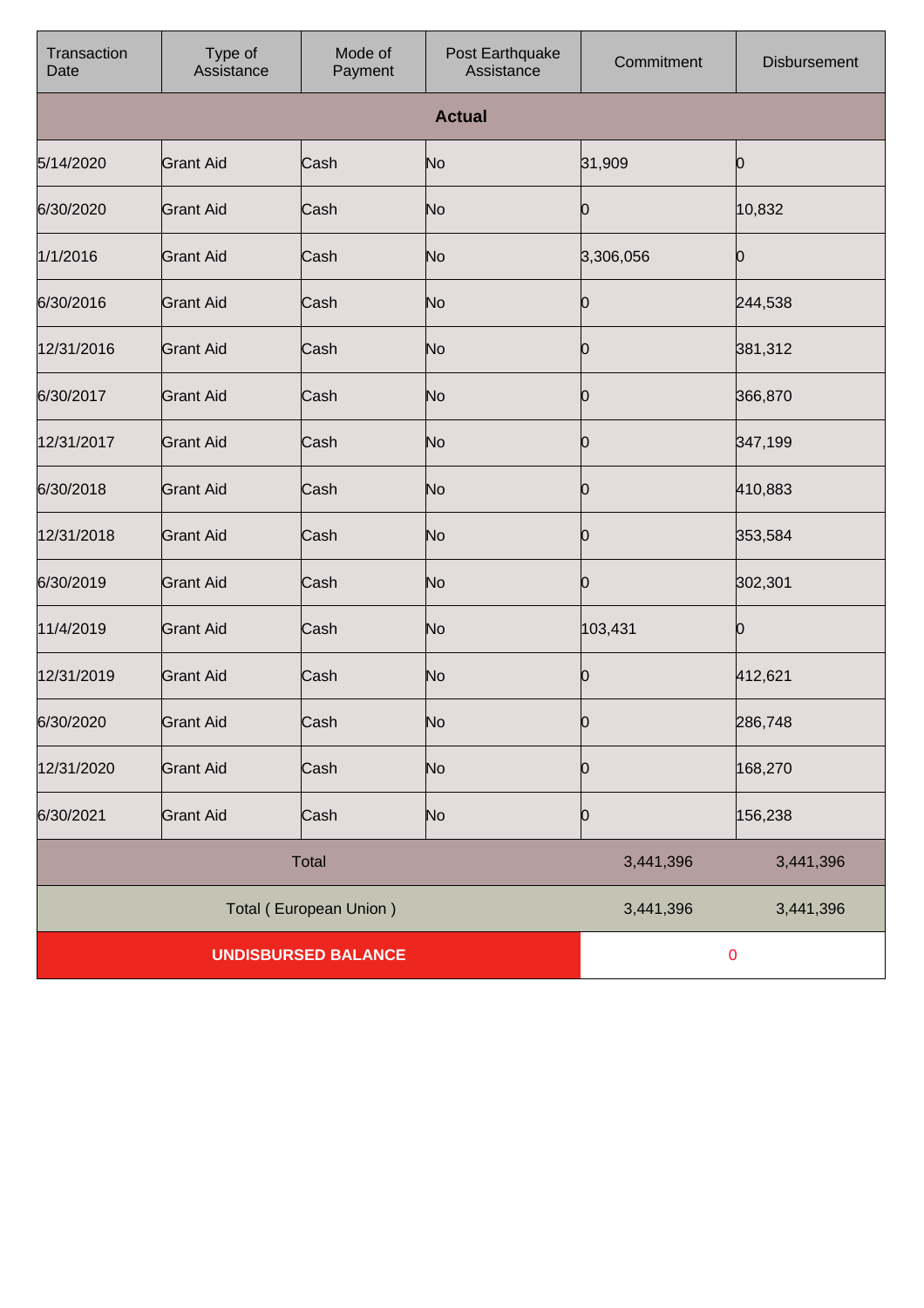## **Progress Achieved**

Progress Achieved:

Key Problems:

Steps Taken to Solve Problems:

|                                   | <b>Funding Information</b> |
|-----------------------------------|----------------------------|
| <b>Total Actual Commitment</b>    | 3,441,396                  |
| <b>Total Planned Commitment</b>   | $\mathbf 0$                |
| <b>Total Actual Disbursement</b>  | 3,441,396                  |
| <b>Total Planned Disbursement</b> | $\mathbf 0$                |
|                                   |                            |